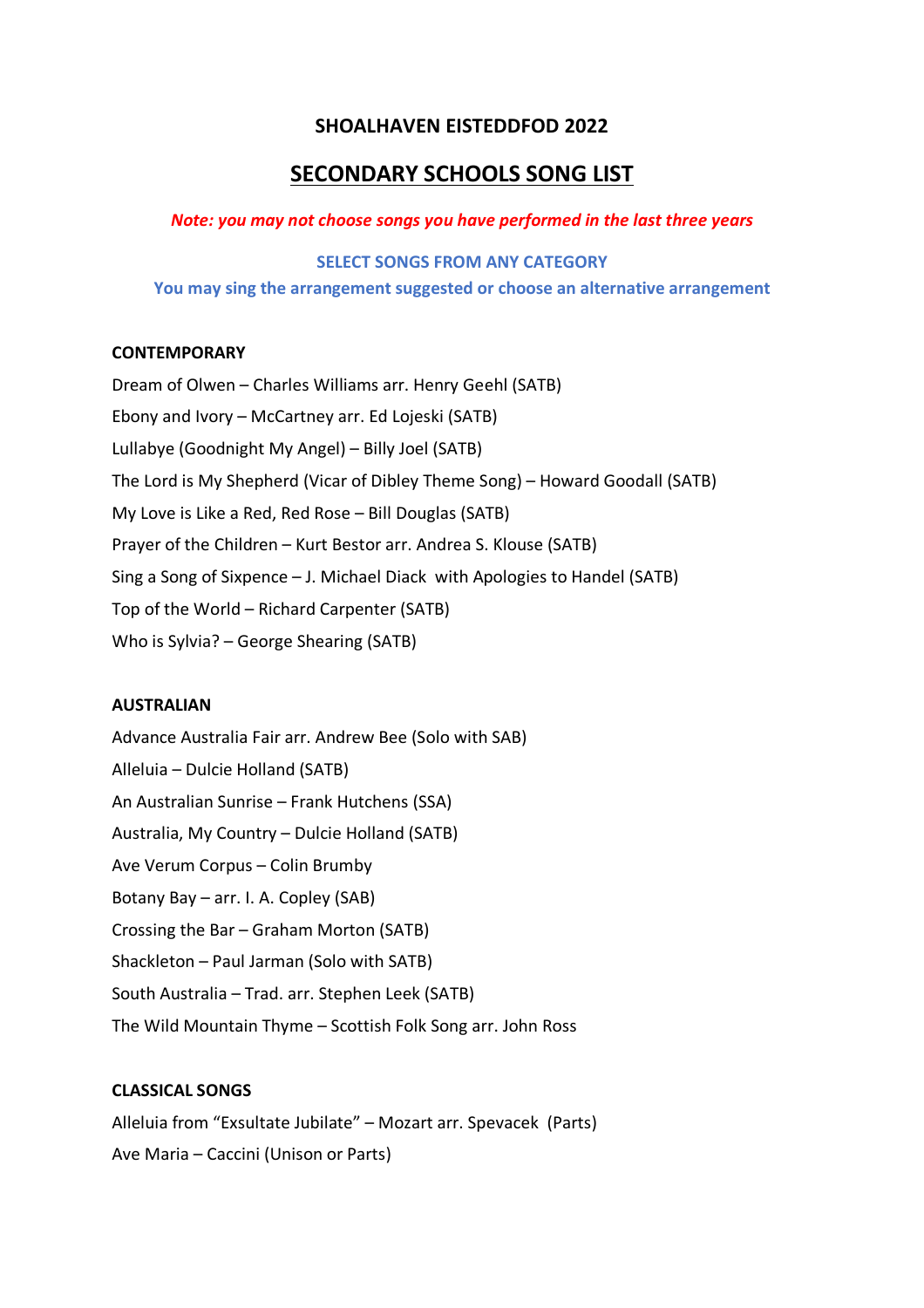Bach, By Jove – Contemporary arr. Swingle Singers (Parts) Beautiful Dreamer – Stephen Foster arr. Maurice Gardiner Bist du Bei Mir - Johann Sebastian Bach (Unison or Parts) Bouree for Bach - Contemporary arr. Swingle Singers (Parts) Contentment – Mozart (Parts) Creation's Hymn – Beethoven (Parts) Drink to Me Only – arr. Geehl Gloria! The World Rejoices - Nicolai/J. S. Bach Glory to Thee, My God, This Night (Tallis' Canon) arr.P. Pfaff Greeting – Mendelssohn (SA) How Can I Keep from Singing? Arr. B. Ellingboe (SATB) How Lovely Are Thy Dwellings Fair - Brahms (Parts) I Bought Me a Cat – Aaron Copland adapted by Ken Straker (SSA) An Invitation - R. Vaughan Williams (Unison) Lift Thine Eyes to the Mountains - Mendelssohn (Parts) Laudate Dominum (from Vesperae solennes de confessore) – Mozart (Parts) Ode to Joy - Beethoven (Parts) Passing By - Edward C. Purcell (Parts) Praise Ye the Lord of Hosts - Camille Saint-Säens (Unison or Parts) Sapphic Ode – Brahms arr. Cyril Jenkins (SSA) Sheep May Safely Graze - J. S. Bach (Parts) A Song of Autumn - Elgar arr. Leslie Woodgate (SSA) Where the Gentle Avon Flows - Ronald Binge (Parts)

## **EARLY MUSIC**

Alma Redemptoris Mater – G. P. Da Palestrina (SATB) Come Again, Sweet Love – John Dowland (SSAA) O Quam Gloriosum – Tomas Luis de Victoria (SATB)

## **OPERA**

Chorus of the Hebrew Slaves – from "Nabucco" Guiseppi Verdi (Unison/Parts) Chorus of the Peasant Girls from "Eugene Onegin" – Tchaikovsky (SSAA) Deep in the Shady Forest – from "Tolomeo" Handel arr. Henry Geehl (SATB) Happy We from "Acis and Galatea" – Handel arr. P.M. Liebergen (SATB)